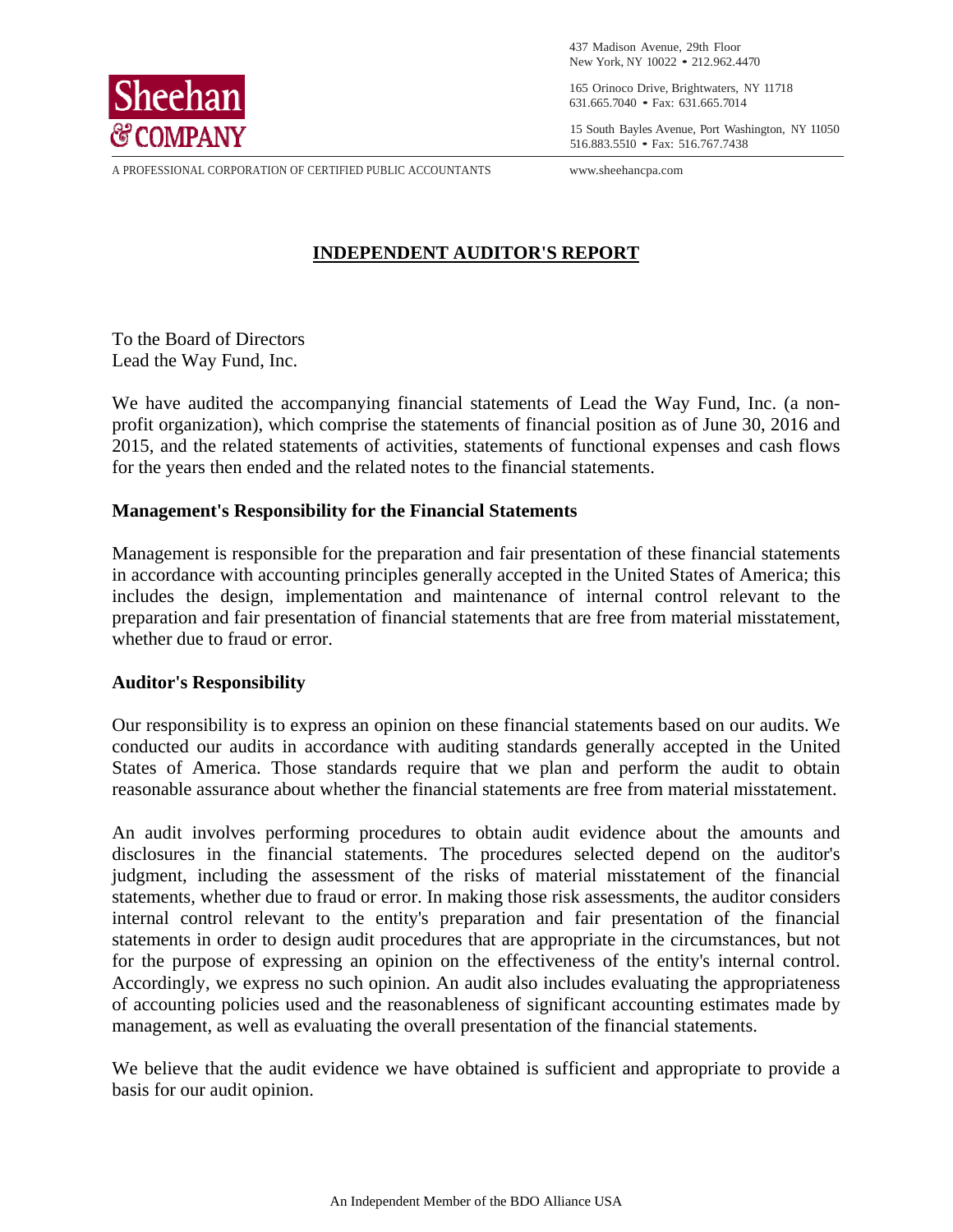To the Board of Directors Lead the Way Fund, Inc. Page 2

#### **Opinion**

In our opinion, the financial statements referred to above present fairly, in all material respects, the financial position of Lead the Way Fund, Inc. as of June 30, 2016 and 2015 and the changes in its net assets and its cash flows for the years then ended in accordance with accounting principles generally accepted in the United States of America.

Sheeher & Company CPA, P.C.

Brightwaters, New York September 7, 2016

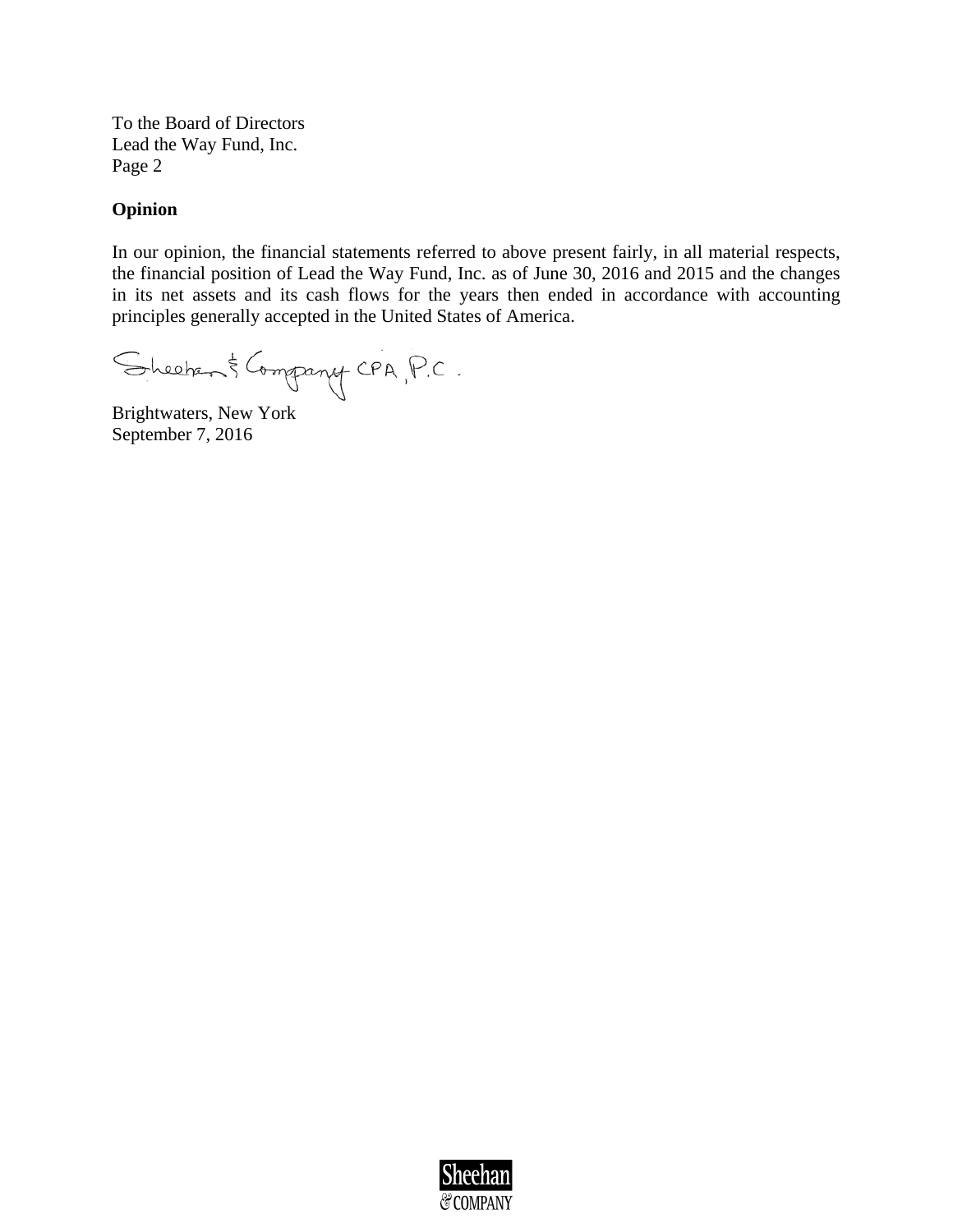#### **STATEMENTS OF FINANCIAL POSITION**

#### **June 30, 2016 and 2015**  $\overline{\phantom{a}}$

#### **ASSETS**

|                                           | 2016          | <u>2015</u> |
|-------------------------------------------|---------------|-------------|
| <b>Current assets:</b>                    |               |             |
| Cash and cash equivalents                 | \$<br>415,969 | \$1,649,677 |
| Investments                               | 107,300       | 112,366     |
| Contributions receivable                  | 4,800         | 114,802     |
| Prepaid expenses                          | 77,541        | 138,141     |
| Total current assets                      | 605,610       | 2,014,986   |
| <b>Property and equipment:</b>            |               |             |
| Furniture and fixtures                    | 5,000         | 5,000       |
| Equipment                                 | 23,335        | 23,335      |
| Other                                     | 15,425        | 15,425      |
| Sub-total                                 | 43,760        | 43,760      |
| Less accumulated depreciation             | (32,751)      | (28, 102)   |
| Property and equipment, net               | 11,009        | 15,658      |
| <b>Other assets:</b>                      |               |             |
| Cash designated for endowment fund        | 5,717,051     | 1,286,853   |
| Investments designated for endowment fund | 2,388,165     | 4,119,852   |
| Security deposit                          | 3,460         | 3,460       |
| Total other assets                        | 8,108,676     | 5,410,165   |
| <b>Total assets</b>                       | \$8,725,295   | \$7,440,809 |

The accompanying notes are an integral

part of these financial statements

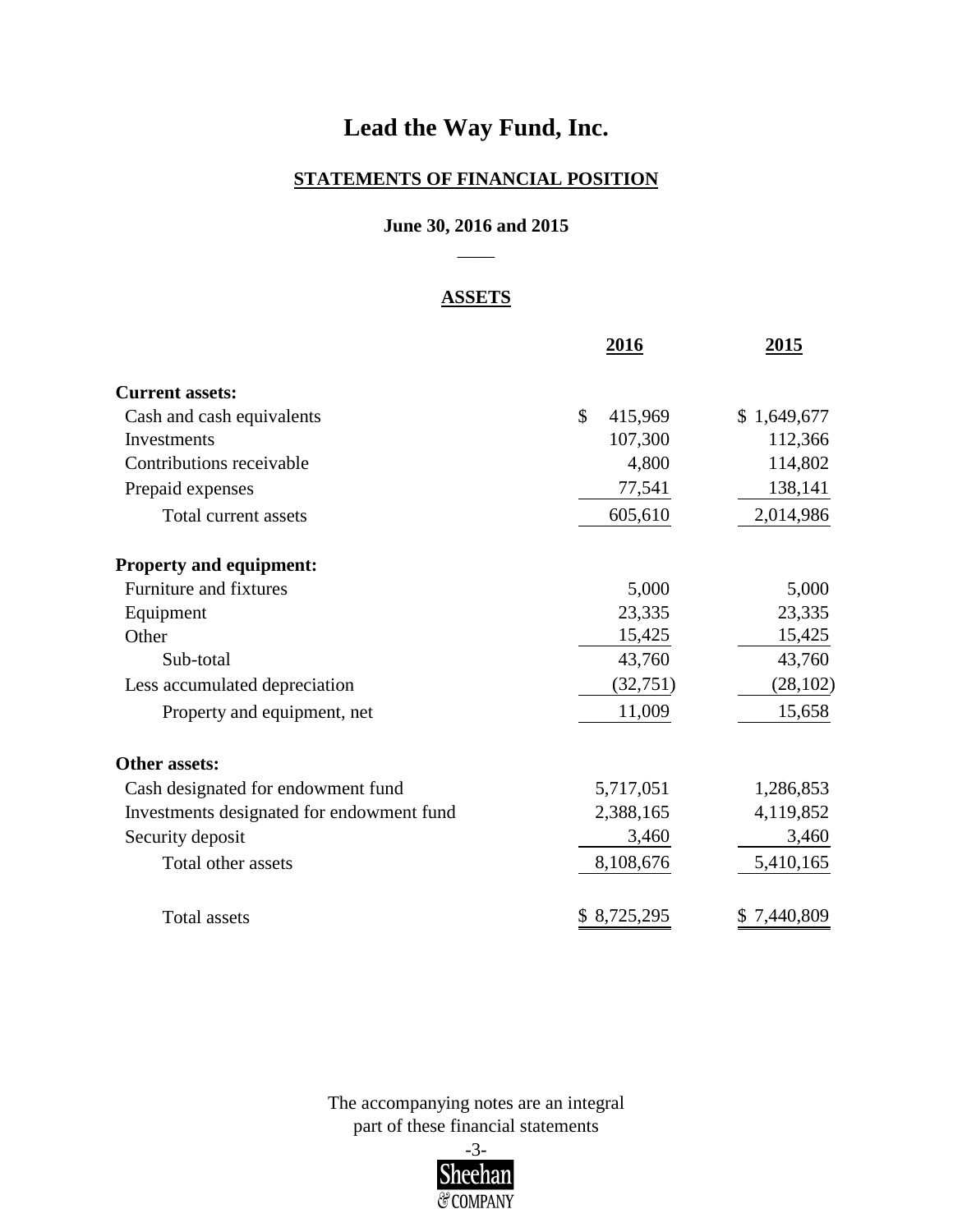#### **STATEMENTS OF FINANCIAL POSITION**

#### **June 30, 2016 and 2015**  $\overline{\phantom{a}}$

#### **LIABILITIES AND NET ASSETS**

|                                       | 2016         | 2015         |
|---------------------------------------|--------------|--------------|
| <b>Current liabilities:</b>           |              |              |
| Accounts payable and accrued expenses | \$<br>41,755 | \$<br>86,325 |
| Deferred revenue                      | 40,577       | 256,349      |
| Total current liabilities             | 82,332       | 342,674      |
| <b>Total liabilities</b>              | 82,332       | 342,674      |
| <b>Net assets:</b>                    |              |              |
| Unrestricted:                         |              |              |
| General operating - undesignated      | 537,747      | 1,691,430    |
| Board designated - endowment fund     | 8,105,216    | 5,406,705    |
| Total unrestricted                    | 8,642,963    | 7,098,135    |
| Total net assets                      | 8,642,963    | 7,098,135    |
| Total liabilities and net assets      | 8,725,295    | 7,440,809    |

The accompanying notes are an integral part of these financial statements

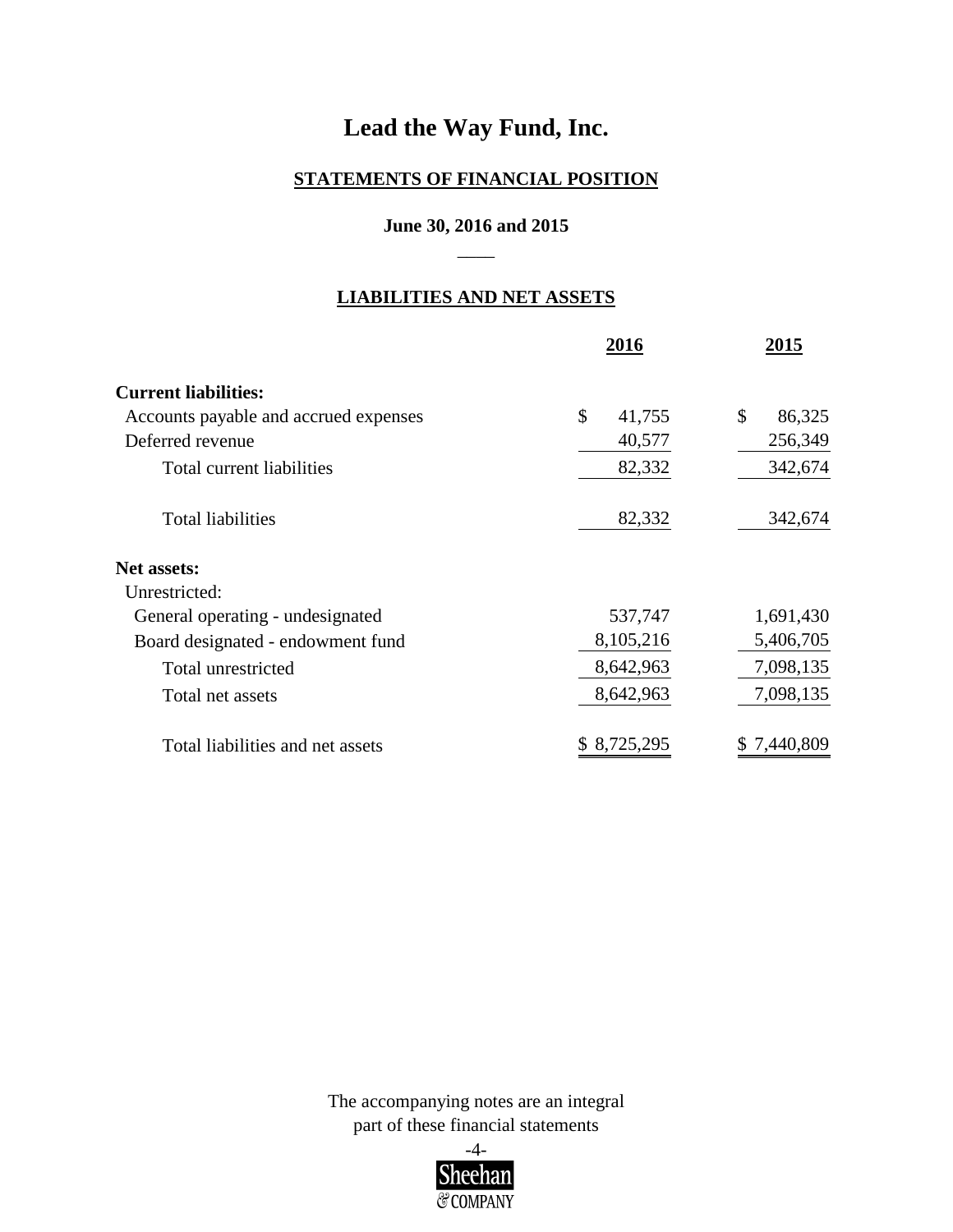Lead the Way Fund, Inc. **Lead the Way Fund, Inc.**

# STATEMENTS OF ACTIVITIES **STATEMENTS OF ACTIVITIES**

# For the Years Ended June 30, 2016 and 2015 **For the Years Ended June 30, 2016 and 2015**

 $\overline{\phantom{a}}$ 

|                                                 |                     |                           | 2016                      |                |              |                           | 2015                      |             |
|-------------------------------------------------|---------------------|---------------------------|---------------------------|----------------|--------------|---------------------------|---------------------------|-------------|
|                                                 | <b>Unrestricted</b> | Temporarily<br>Restricted | Permanently<br>Restricted | Total          | Unrestricted | Temporarily<br>Restricted | Permanently<br>Restricted | Total       |
| Support and other revenue:                      |                     | ↮                         | ↮                         | 3,231,547<br>↮ | \$1,120,652  | ↔                         | ↔                         | \$1,120.652 |
| Contributions and events                        | \$3,231,547         |                           |                           |                |              |                           |                           |             |
| In-kind donations                               | 116,466             |                           |                           | 116,466        | 238,355      |                           |                           | 238,355     |
| Dividend and interest income                    | 104,251             |                           |                           | 104,251        | 92,900       |                           |                           | 92,900      |
| Net assets released from restrictions           |                     |                           |                           | ı              | $\mathbf{I}$ |                           |                           | ı           |
| Total support and other revenue                 | 3,452,264           |                           |                           | 3,452,264      | 1,451,907    |                           |                           | 1,451,907   |
| <b>Expenses:</b>                                |                     |                           |                           |                |              |                           |                           |             |
| Program services                                |                     |                           |                           | 781,627        | 460,570      |                           |                           | 460,570     |
| Management and general                          | 781,627<br>171,011  |                           |                           | 171,011        | 151,082      |                           |                           | 151,082     |
| Fundraising                                     | 680,805             |                           |                           | 680,805        | 498,463      |                           |                           | 498,463     |
| Total expenses                                  | 43<br>1,633,4       |                           |                           | 1,633,443      | 1,110,115    |                           |                           | 1,110,115   |
| Change in net assets before other income (loss) | 1,818,821           |                           | ı                         | 1,818,821      | 341,792      |                           |                           | 341,792     |
| Other income (loss):<br>Other income            | 14,945              |                           |                           | 14,945         |              |                           |                           |             |
| Realized gain (loss) on investments             | (29, 693)           |                           |                           | (29, 693)      | (7,908)      |                           |                           | (7,908)     |
| Unrealized gain (loss) on investments           | (259, 245)          |                           |                           | (259, 245)     | 37,450       |                           |                           | 37,450      |
| Total other income (loss)                       | (273,993)           |                           |                           | (273,993)      | 29,542       |                           |                           | 29,542      |
| Change in net assets                            | 1,544,828           |                           |                           | 1,544,828      | 371,334      |                           |                           | 371,334     |
| Net assets, beginning of year                   | 7,098,135           | ı                         | ı                         | 7,098,135      | 6,726,801    | ı                         |                           | 6,726,801   |
| Net assets, end of year                         | \$8,642,963         |                           | ↮                         | \$8,642,963    | \$7,098,135  | ↮                         |                           | \$7,098,135 |

The accompanying notes are an integral<br>part of these financial statements The accompanying notes are an integral part of these financial statements-5-<br>Sheehan<br>&company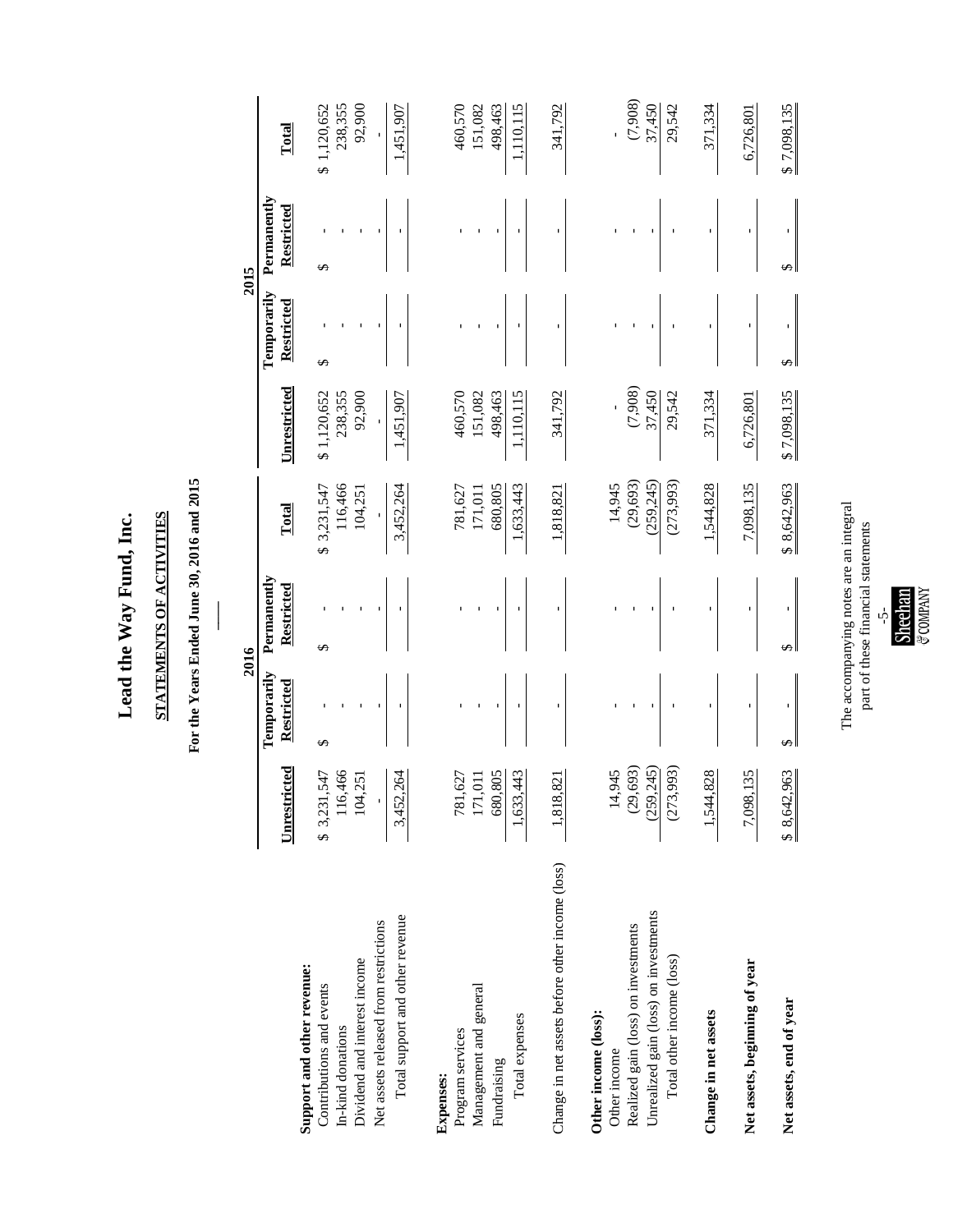# Lead the Way Fund, Inc. **Lead the Way Fund, Inc.**

# STATEMENT OF FUNCTIONAL EXPENSES **STATEMENT OF FUNCTIONAL EXPENSES**

For the Year Ended June 30, 2016 **For the Year Ended June 30, 2016**

|                                                 | Gold Star<br>Program | Transition<br>Wounded<br>Recovery<br>Warrior<br>Program<br>Ranger<br>and | <b>Family Health</b><br>Ranger and<br>& Wellness<br>Program | Champlain<br>Programs<br>Ranger<br>Special | Program<br>Services<br><b>Other</b> | Program<br><b>Services</b><br>Total | Management<br>and General | Fundraising                  | <b>Expenses</b><br>Total |
|-------------------------------------------------|----------------------|--------------------------------------------------------------------------|-------------------------------------------------------------|--------------------------------------------|-------------------------------------|-------------------------------------|---------------------------|------------------------------|--------------------------|
| Assistance to rangers and/or families           | \$ 51,730            | \$394,678                                                                | 58,063<br>↔                                                 | S)                                         | ↮                                   | \$504,471                           | ↮                         | ↮                            | 504,471<br>$\varphi$     |
| Assistance to ranger and/or other organizations |                      |                                                                          | 153,619                                                     | 40,000                                     |                                     | 193,619                             |                           |                              | 193,619                  |
| Salaries                                        |                      |                                                                          |                                                             |                                            | 21,441                              | 21,441                              | 18,048                    |                              | 95,000                   |
| Payroll taxes and benefits                      |                      |                                                                          |                                                             |                                            | 1,954                               | 1,954                               | 1,643                     | 55,511<br>5,057              | 8,654                    |
| Meetings and ranger events                      |                      |                                                                          |                                                             |                                            | 4,089                               | 4,089                               |                           |                              | 4,089                    |
| Travel                                          |                      |                                                                          |                                                             |                                            | 16,103                              | 16,103                              |                           |                              | 16,103                   |
| Professional fees                               |                      | 28,356                                                                   |                                                             |                                            |                                     | 28,356                              | 47,763                    |                              | 76,119                   |
| Insurance                                       |                      |                                                                          |                                                             |                                            |                                     |                                     | 3,172<br>39,886           |                              |                          |
| Office, operating and administrative costs      |                      | 126                                                                      |                                                             |                                            | 617                                 | 743                                 |                           |                              | 3,172<br>40,629          |
| Advertising                                     |                      |                                                                          |                                                             |                                            | 10,851                              | 10,851                              |                           |                              | 10,851                   |
| Licenses and permits                            |                      |                                                                          |                                                             |                                            |                                     |                                     | 2,245                     |                              | 2,245                    |
| Bank charges                                    |                      |                                                                          |                                                             |                                            |                                     |                                     | 252                       |                              | 252                      |
| Investment advisory fees                        |                      |                                                                          |                                                             |                                            |                                     |                                     | 32,191                    |                              | 32,191                   |
| Meetings                                        |                      |                                                                          |                                                             |                                            |                                     |                                     | <b>170</b>                |                              | 170                      |
| Rent                                            |                      |                                                                          |                                                             |                                            |                                     |                                     | 20,992                    |                              | 20,992                   |
| Utilities                                       |                      |                                                                          |                                                             |                                            |                                     |                                     |                           |                              |                          |
| Depreciation                                    |                      |                                                                          |                                                             |                                            |                                     |                                     | 4,649                     |                              | 4,649                    |
| Event facility rental                           |                      |                                                                          |                                                             |                                            |                                     |                                     |                           | 206,060                      | 206,060                  |
| Other event expenses                            |                      |                                                                          |                                                             |                                            |                                     |                                     |                           | 414,177                      | 414,177                  |
|                                                 | 51,730               | \$423,160                                                                | 211,682<br>↮                                                | 40,000<br>$\Theta$                         | 55,055                              | \$781,627                           | 171,01<br>↔               | 680,805<br>$\leftrightarrow$ | \$1,633,443              |

The accompanying notes are an integral<br>part of these financial statements The accompanying notes are an integral part of these financial statements-6-<br>Sheehan<br>&company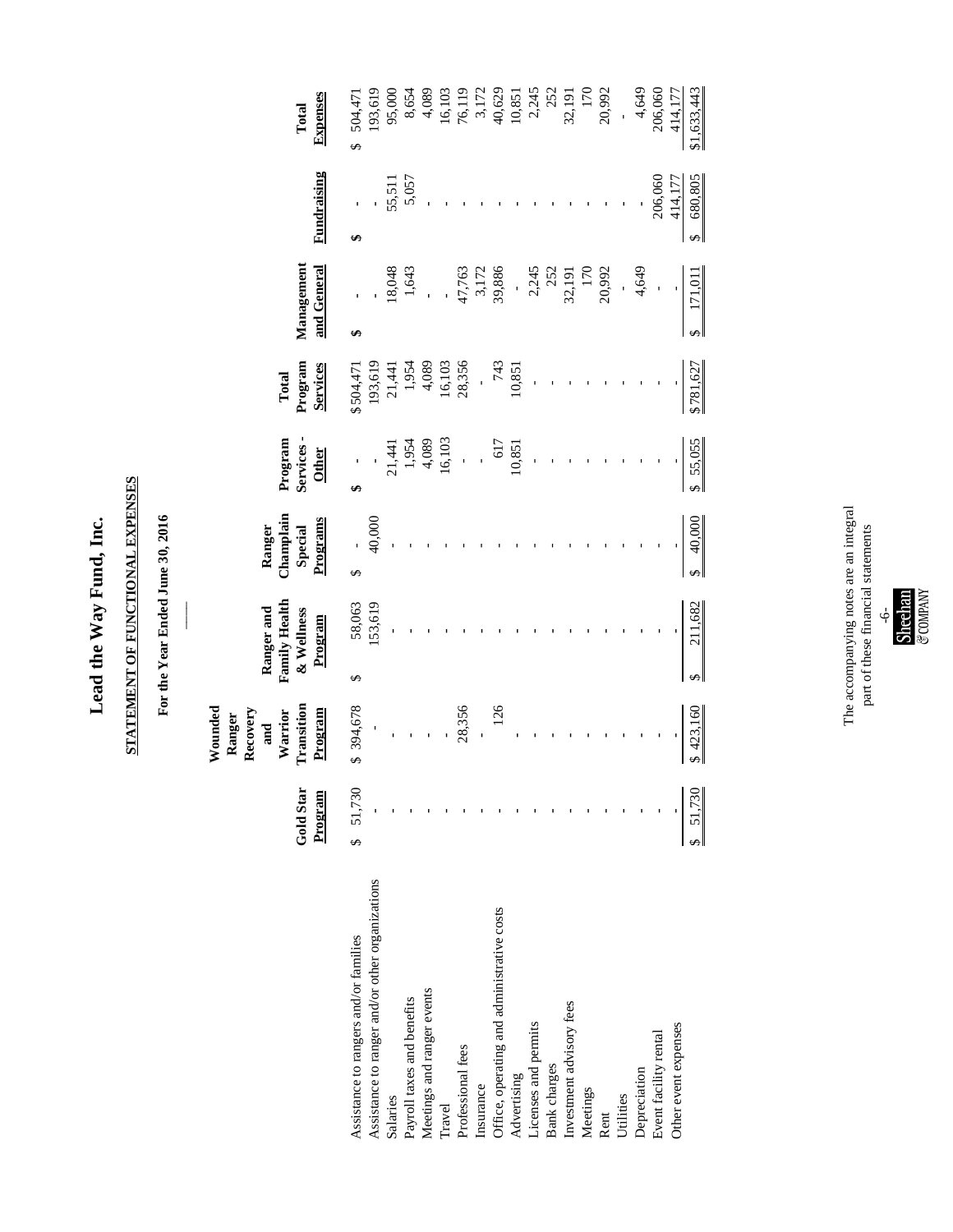# Lead the Way Fund, Inc. **Lead the Way Fund, Inc.**

# STATEMENT OF FUNCTIONAL EXPENSES **STATEMENT OF FUNCTIONAL EXPENSES**

For the Year Ended June 30, 2015 **For the Year Ended June 30, 2015**

|                                                 | Gold Star<br>Program | Transition<br>Wounded<br>Recovery<br>Program<br>Warrior<br>Ranger<br>and | <b>Family Health</b><br>Ranger and<br>& Wellness<br>Program | Champlain<br>Programs<br>Ranger<br>Special | Services-<br>Program<br><b>Other</b> | Program<br>Services<br>Total                            | Management<br>and General | Fundraising                  | Expenses<br>Total             |
|-------------------------------------------------|----------------------|--------------------------------------------------------------------------|-------------------------------------------------------------|--------------------------------------------|--------------------------------------|---------------------------------------------------------|---------------------------|------------------------------|-------------------------------|
| Assistance to rangers and/or families           | 53,021<br>$\Theta$   | 44,885<br>S                                                              | $\Theta$                                                    | ↔                                          | $\Theta$                             | \$151,514                                               | $\Theta$                  | ↔                            | 151,514<br>$\mathbf{\hat{z}}$ |
| Assistance to ranger and/or other organizations |                      | 6,750                                                                    | 53,608<br>188,950                                           | 30,000                                     |                                      | 225,700                                                 |                           |                              |                               |
| Salaries                                        |                      |                                                                          |                                                             |                                            | 16,481                               | 16,481                                                  |                           |                              | 225,700<br>77,000<br>7,329    |
| Payroll taxes and benefits                      |                      |                                                                          |                                                             |                                            |                                      |                                                         | 17,906<br>1,705           | 42,613<br>4,056              |                               |
| Meetings and ranger events                      |                      |                                                                          |                                                             |                                            | $\frac{1,568}{2,841}$<br>30,366      | $\begin{array}{c} 1,568 \\ 2,841 \\ 30,366 \end{array}$ |                           |                              | 2,841                         |
| Travel                                          |                      |                                                                          |                                                             |                                            |                                      |                                                         |                           |                              |                               |
| Professional fees                               |                      |                                                                          |                                                             |                                            |                                      | $\overline{1}$                                          | 37,050                    |                              | 30,366<br>37,050              |
| Insurance                                       |                      |                                                                          |                                                             |                                            |                                      |                                                         |                           |                              | 3,088                         |
| Office, operating and administrative costs      |                      |                                                                          |                                                             |                                            |                                      |                                                         | 3,088<br>32,727           |                              | 34,172                        |
| Advertising                                     |                      |                                                                          |                                                             |                                            | 1,445<br>30,655                      | $1,445$<br>30,655                                       | 3,130                     |                              | 33,785                        |
| Licenses and permits                            |                      |                                                                          |                                                             |                                            |                                      |                                                         | 645                       |                              | 645                           |
| Bank charges                                    |                      |                                                                          |                                                             |                                            |                                      |                                                         | 223                       |                              | 223                           |
| Investment advisory fees                        |                      |                                                                          |                                                             |                                            |                                      |                                                         | 27,875                    |                              | 27,875                        |
| Meetings                                        |                      |                                                                          |                                                             |                                            |                                      |                                                         | 472                       |                              | 472                           |
| Rent                                            |                      |                                                                          |                                                             |                                            |                                      |                                                         | 20,912                    |                              | 20,912                        |
| Utilities                                       |                      |                                                                          |                                                             |                                            |                                      |                                                         | 53                        |                              | 53                            |
| Depreciation                                    |                      |                                                                          |                                                             |                                            |                                      |                                                         | 5,296                     |                              |                               |
| Event facility rental                           |                      |                                                                          |                                                             |                                            |                                      |                                                         |                           | 12,300                       | 5,296<br>12,300               |
| Other event expenses                            |                      |                                                                          |                                                             |                                            |                                      |                                                         |                           | 439,494                      | 439,494                       |
|                                                 | 53,021               | 51,635<br>$\leftrightarrow$                                              | 242,558                                                     | \$30,000                                   | \$ 83,356                            | \$460,570                                               | 151,082                   | 498,463<br>$\leftrightarrow$ | \$1,110,115                   |

The accompanying notes are an integral<br>part of these financial statements The accompanying notes are an integral part of these financial statements Sheehan<br>Sheehan<br>&company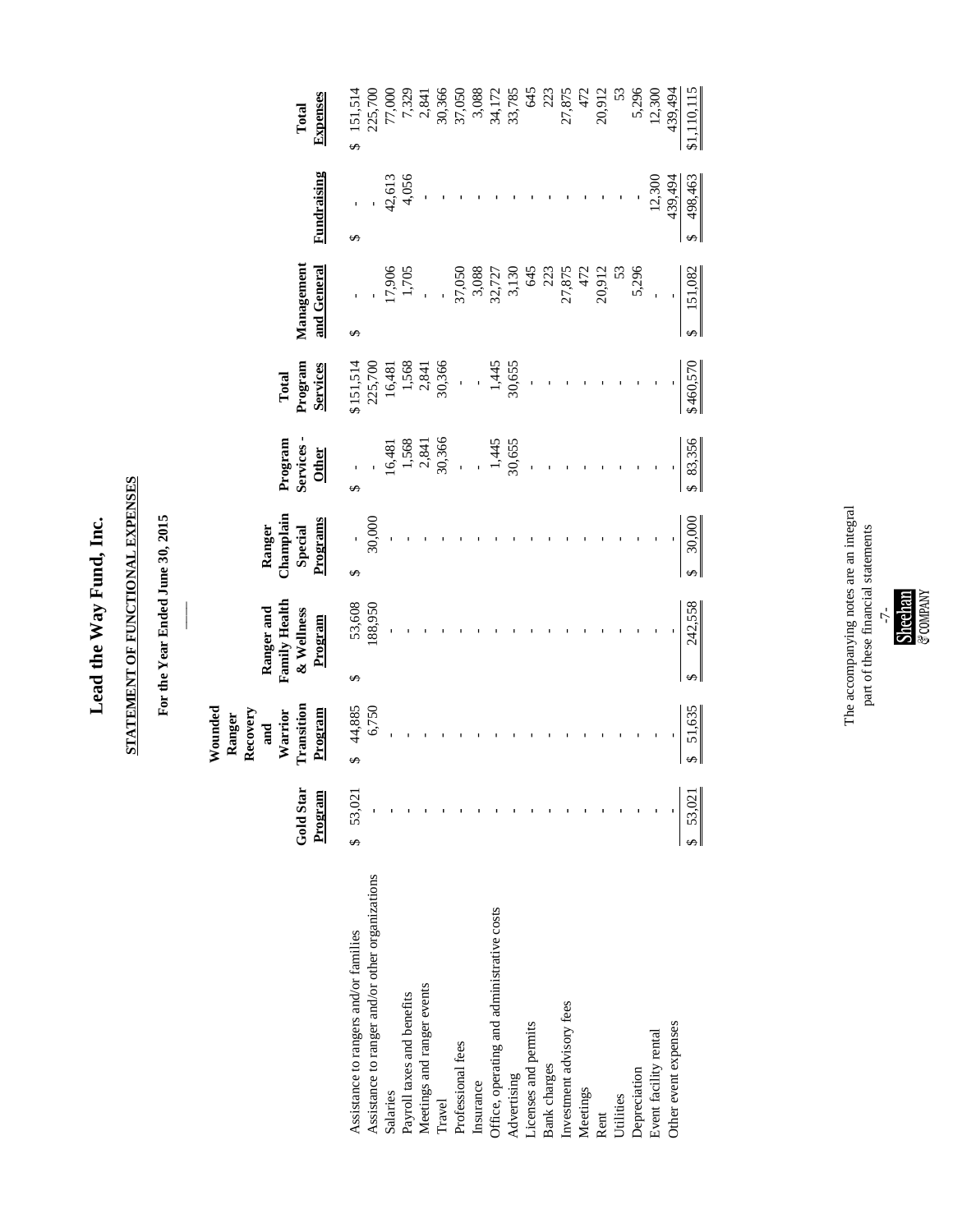#### **STATEMENTS OF CASH FLOWS**

#### $\overline{\phantom{a}}$ **For the Years Ended June 30, 2016 and 2015**

|                                                        | 2016        | <u>2015</u>   |
|--------------------------------------------------------|-------------|---------------|
| <b>Cash flows from operating activities:</b>           |             |               |
| Changes in net assets                                  | \$1,544,828 | 371,334<br>\$ |
| Adjustments to reconcile change in net assets          |             |               |
| to net cash provided by operating activities:          |             |               |
| Depreciation                                           | 4,649       | 5,296         |
| Net realized (gain) loss on investments                | 29,693      | 7,908         |
| Net unrealized (gain) loss on investments              | 259,245     | (37, 450)     |
| Cash designated for endowment fund                     | (4,430,198) | 1,882,127     |
| In-kind donations                                      | (4,760)     |               |
| Stock dividend                                         |             | (513)         |
| (Increase) decrease in assets:                         |             |               |
| Contributions receivable                               | 110,002     | 82,612        |
| Prepaid expenses                                       | 60,600      | (93, 596)     |
| Increase in liabilities:                               |             |               |
| Accounts payable and accrued expenses                  | (44, 570)   | (311)         |
| Deferred revenue                                       | (215,772)   | 227,412       |
| Net cash provided (used) by operating activities       | (2,686,283) | 2,444,819     |
| <b>Cash flows from investing activities:</b>           |             |               |
| Proceeds from the sale of investments designated for   |             |               |
| endowment fund                                         | 2,150,650   | 416,539       |
| Dividends reinvested in investments designated for     |             |               |
| endowment fund                                         | (71, 816)   | (66,076)      |
| Purchases of investments designated for endowment fund | (626, 259)  | (2,490,519)   |
| Purchases of property and equipment                    |             | (1,450)       |
| Net cash provided (used) by investing activities       | 1,452,575   | (2,141,506)   |

part of these financial statements The accompanying notes are an integral

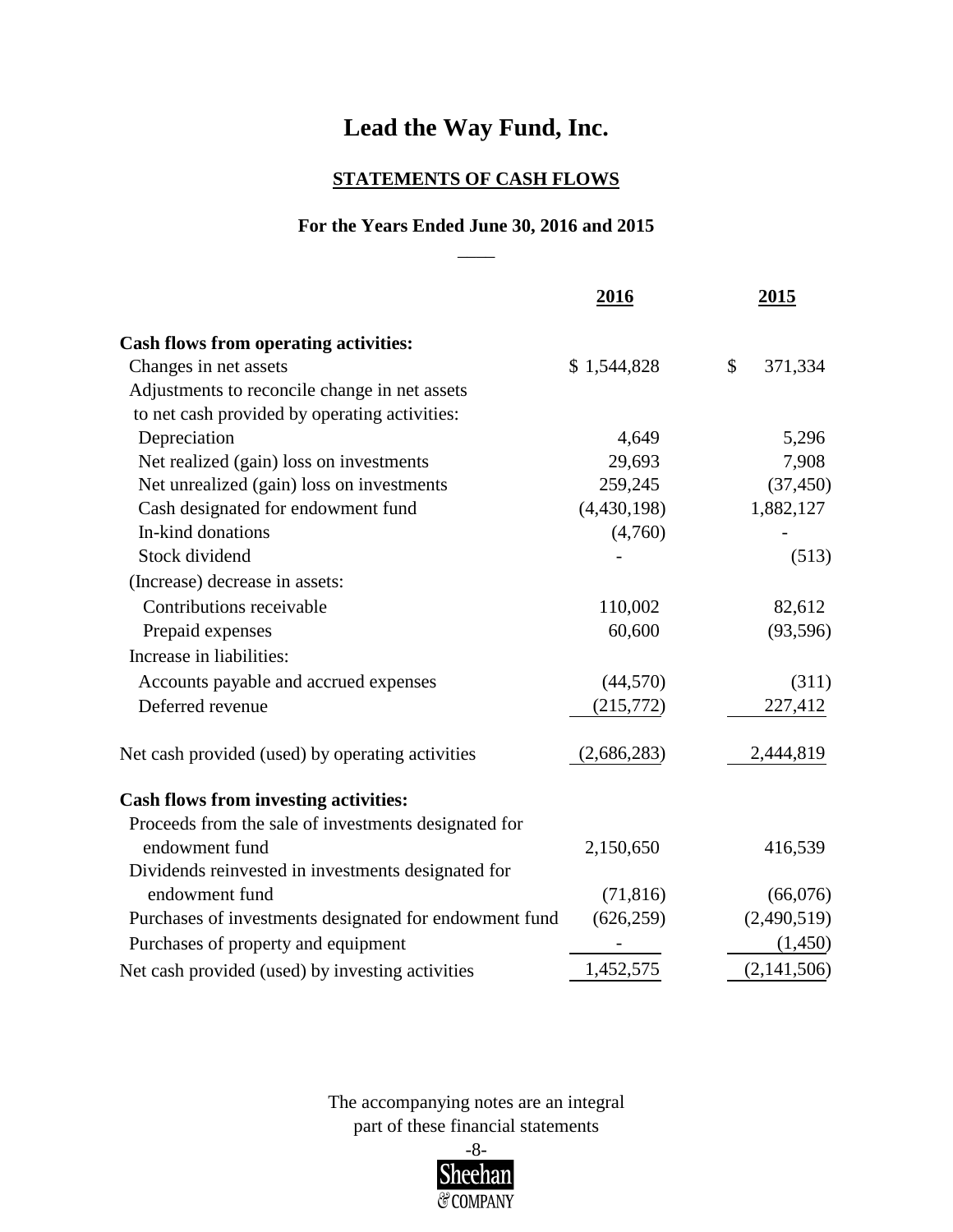#### **STATEMENTS OF CASH FLOWS**

#### **For the Years Ended June 30, 2016 and 2015**  $\overline{\phantom{a}}$

|                                                                                                          | 2016        | 2015          |
|----------------------------------------------------------------------------------------------------------|-------------|---------------|
| <b>Cash flows from financing activities:</b><br>Cash designated for endowment fund                       | \$4,430,198 | \$(1,882,127) |
| Net cash provided (used) by financing activities                                                         | 4,430,198   | (1,882,127)   |
| Net increase in cash                                                                                     | 3,196,490   | (1,578,814)   |
| Cash and cash equivalents, July 1                                                                        | 2,936,530   | 4,515,344     |
| Cash and cash equivalents, June 30                                                                       | \$6,133,020 | 2,936,530     |
| Supplemental disclosures of cash flow information:<br><b>Non-cash transactions:</b><br>In-kind donations | \$<br>4,760 | \$            |

part of these financial statements The accompanying notes are an integral

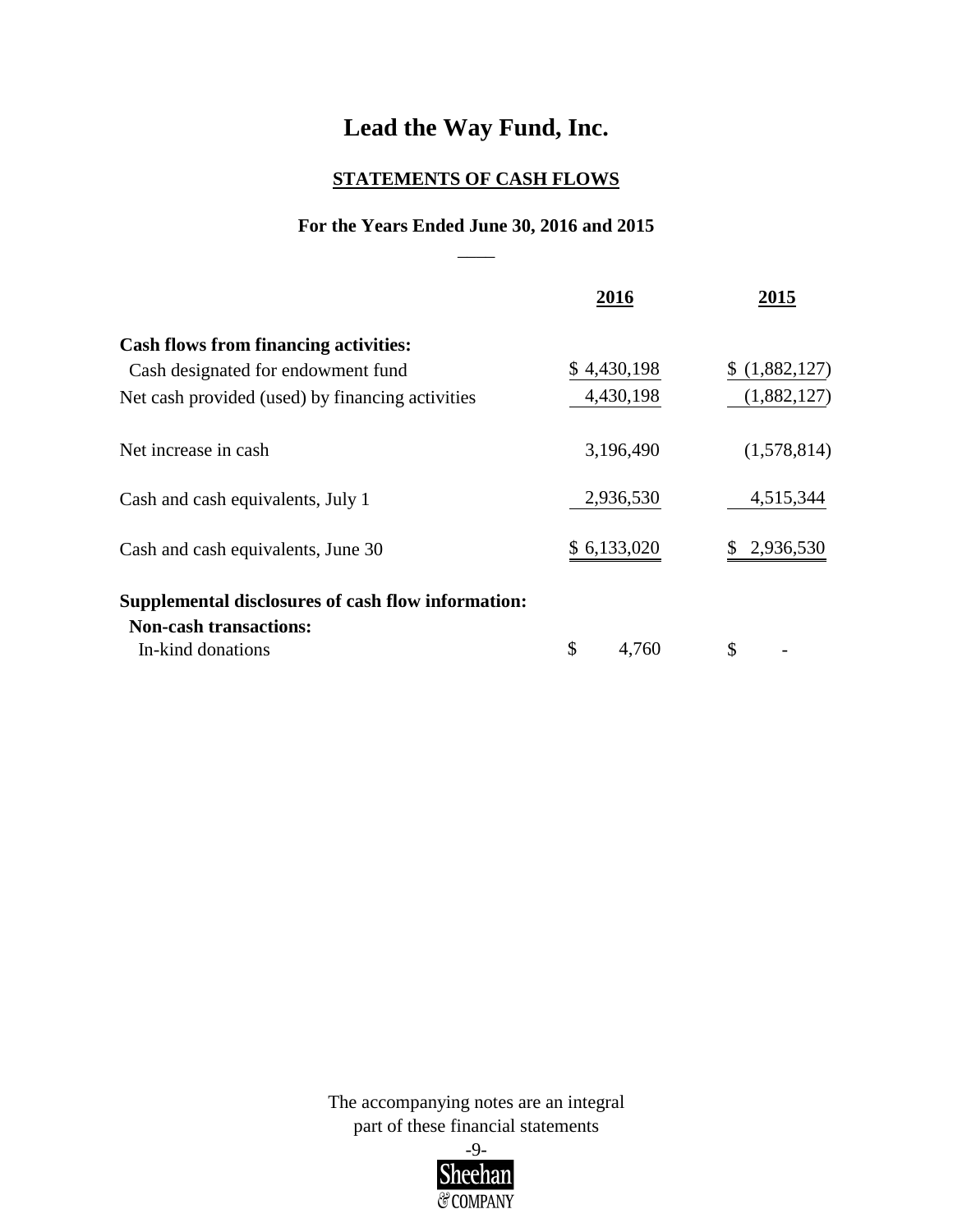#### **NOTES TO FINANCIAL STATEMENTS** \_\_\_\_

#### **1. Nature of the Organization:**

Lead the Way Fund, Inc. (the Organization) is a not-for-profit organization, doing business as Army Ranger Lead the Way Fund, that was established in 2007 to raise funds in support of families of U.S. Army Rangers who have died, have been disabled or who are currently serving in harm's way around the world. The funds raised by the Organization provide the spouses and children of deceased, disabled or active duty Rangers with assistance for health and wellness programs and other financial aid programs.

The nature and purpose of the Organization's primary program services are as follows:

**Gold Star Program:** When a Ranger has paid the ultimate sacrifice, whether in combat or in training, Army Ranger Lead the Way Fund believes there is a normal obligation to support the dependents of these heroes. The program ensures that the essential necessities of the families go uninterrupted.

**Wounded Ranger Recovery and Warrior Transition Program:** The Organization, in connection with USSOCOM and Unit Command, assists the identified wounded Ranger and his family with financial support and other services determined to be vital and necessary during the acute phase of his recovery. The funds that we provide are not available through the United States Government.

**Ranger and Family Health and Wellness Programs:** The Family Readiness Groups (FRG's) help families enhance their quality of life and well being by providing information, offer support and outreach, promote involvement and solidarity among the Ranger families. During times of deployment, the FRG's identify the needs of family members and provide information and referral assistance.

**Ranger Chaplain Special Programs:** These programs identify and allow the Organization to provide grants to support single and married Rangers and/or their families with the sole purpose of preserving this extremely pressured force. Through these programs, Army Ranger Lead the Way Fund provides enrichment funds to be used for family activities such as Support Groups for Spouses of the Deployed, Marriage Enrichment Training, childcare and events for our single Rangers.

#### 2. **Summary of significant accounting policies:**

**Basis of presentation:** The Organization's financial statements have been prepared using the accrual basis of accounting. As required under accounting principles generally accepted in the United States of America, the Organization's financial statements distinguish between

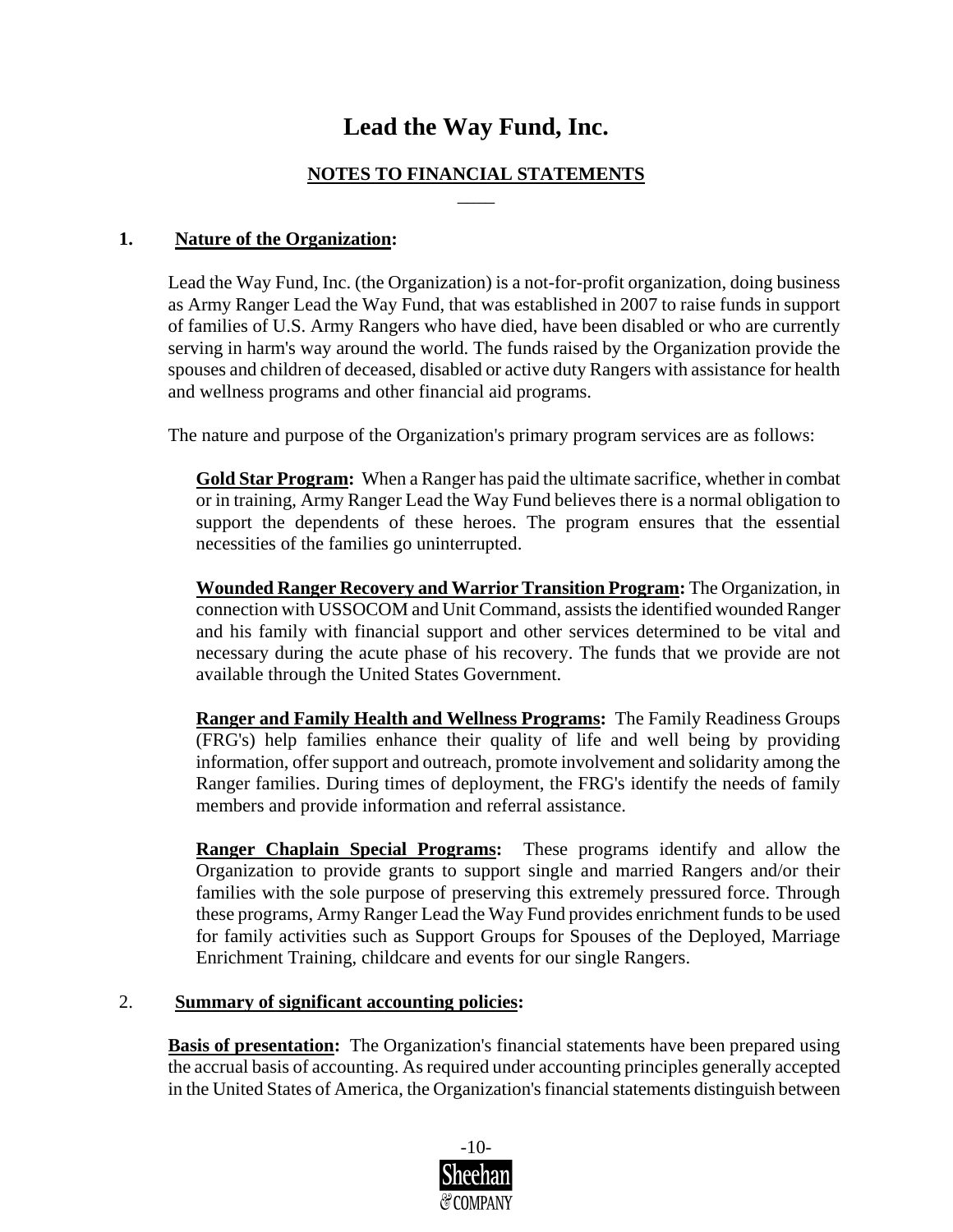#### **NOTES TO FINANCIAL STATEMENTS** \_\_\_\_

#### **2. Summary of significant accounting policies:**

#### **Basis of presentation (continued):**

unrestricted, temporarily restricted and permanently restricted net assets. The Organization's net assets consist of the following:

**Unrestricted** - Net assets of the Organization, which have not been restricted by an outside donor or by law and, therefore, are available for use in carrying out the operations of the Organization. As described in Note 4, the Board of Director's (the Board) designated, as of June 30, 2016 and 2015, \$8,105,216 and \$5,406,705, respectively, of its cash and investment balance as a Board designated - endowment fund, which is included in unrestricted net assets. The purpose of the fund is to help accomplish the long-term goals of the Organization. Restricted funds, whose restrictions are met in the same reporting period, are reported as unrestricted support.

**Temporarily restricted** *-* Net assets of the Organization which have been limited by donor imposed stipulation or by law that either expire with the passage of time or can be fulfilled and removed by the actions of the Organization pursuant to those stipulations. At June 30, 2016 and 2015, there were no amounts considered temporarily restricted net assets.

**Permanently restricted** *-* Net assets of the Organization, which donors have stipulated, are to remain intact so that only the investment income can be utilized for operating purposes. At June 30, 2016 and 2015, there were no amounts considered to be permanently restricted net assets.

**Contributions:** As prescribed by accounting principles generally accepted in the United States of America, contributions received are recorded as unrestricted, temporarily restricted or permanently restricted support, depending on the existence or nature of any donor restrictions. Contributions that are restricted by the donor are reported as increases in unrestricted net assets if the restrictions expire in the fiscal year in which the contributions are received. Restricted net assets are reclassified to unrestricted net assets upon satisfaction of the time or purpose of the restrictions.

A significant portion of the Organization's current year revenue was derived from an annual fundraising event. For the year ended June 30, 2016, the Organization received approximately \$2,227,017 from the Gala held in September 2015. For the year ended June 30, 2015, a similar event was not held but is currently being planned for April 2017.

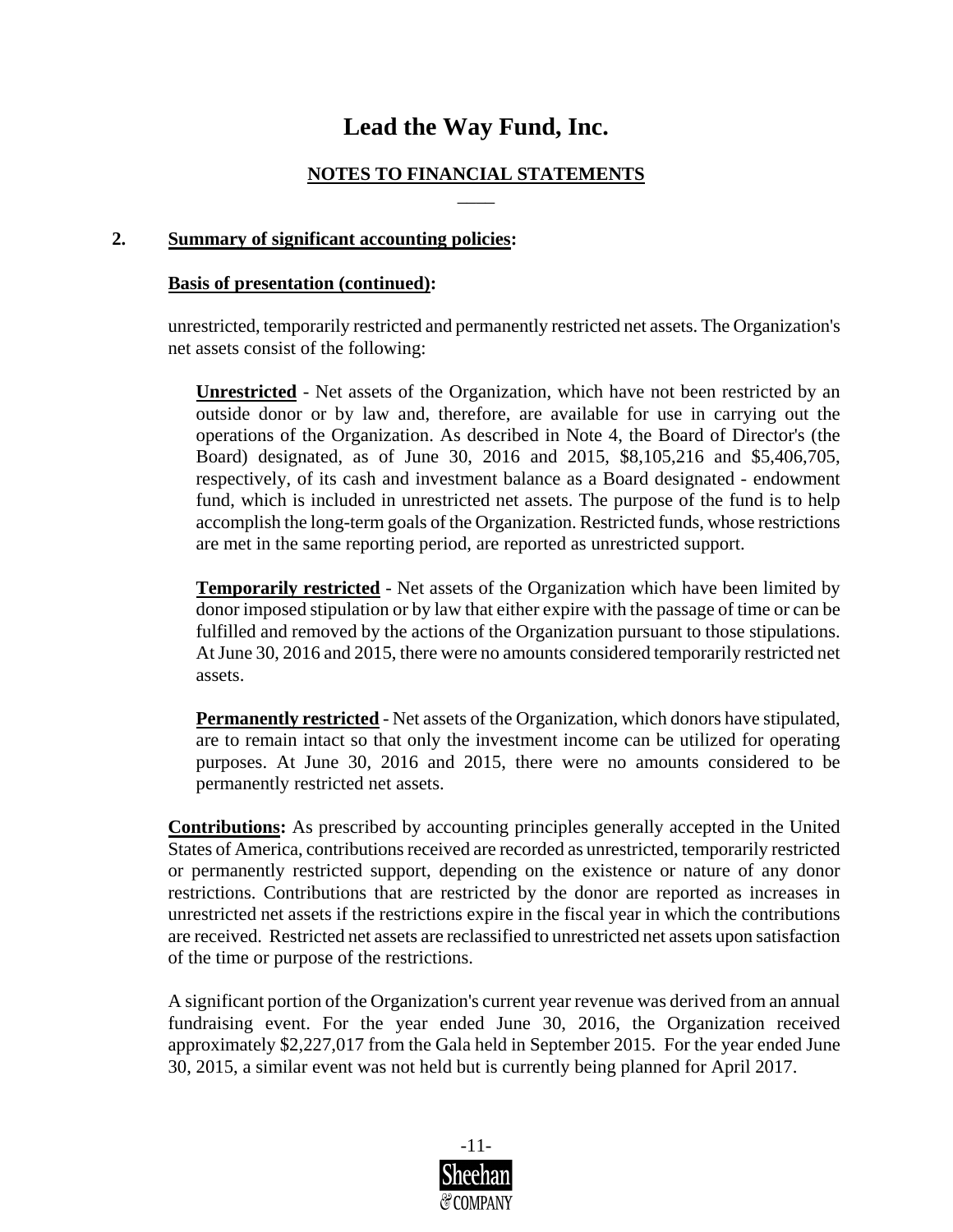#### **NOTES TO FINANCIAL STATEMENTS** \_\_\_\_

#### **2. Summary of significant accounting policies (continued):**

**Contribution of materials and services:** The Organization benefits from contributed materials attributable to special events and programs. Various non-cash contributions are recorded at their estimated fair values at the dates of donation.

Donated services are recognized in the financial statements at their fair market value if the following criteria are met:

- The service requires specialized skills and the services provided by individuals possessing those skills.
- The service would typically need to be purchased if not donated.

For the years ended June 30, 2016 and 2015, the Organization received donated legal and marketing services with an estimated fair value of \$111,706 and \$238,355, respectively. See Note 7 for additional details.

In addition, the Organization receives contributed services of volunteers that do not meet the criteria for recognition. Accordingly, the value of these contributed services has not been reflected in the accompanying financial statements.

**Revenue recognition:** The Organization is a member of Military Family & Veterans Service Organizations of America (MFVSOA). MFVSOA is a charitable agency federation, certified by the U. S. Office of Personnel Management (OPM) to participate in the annual combined federal campaign, as well as state and corporate workplace giving campaigns.

The Organization recognizes contribution revenue as an increase in unrestricted net assets when notification of the campaign designations is received.

As a member of MFVSOA during 2016 and 2015, the Organization is assessed a portion of MFVSOA's annual operating budget based on the relative amount of total pledges made to the Organization compared with the sum of all member agency pledges. Pledges designated to MFVSOA (versus a member agency) and other revenue, such as interest income, are shared among all member agencies in this same proportion. Therefore, if MFVSOA's revenue exceeds expenses, the member agencies share the excess income. This excess income is distributed in the following year. The Organization recognizes such distributions as an increase in unrestricted net assets when received. The Organization received \$24,124 and \$27,802 in 2016 and 2015, respectively, for excess income recognized by MFVSOA in 2015 and 2014.

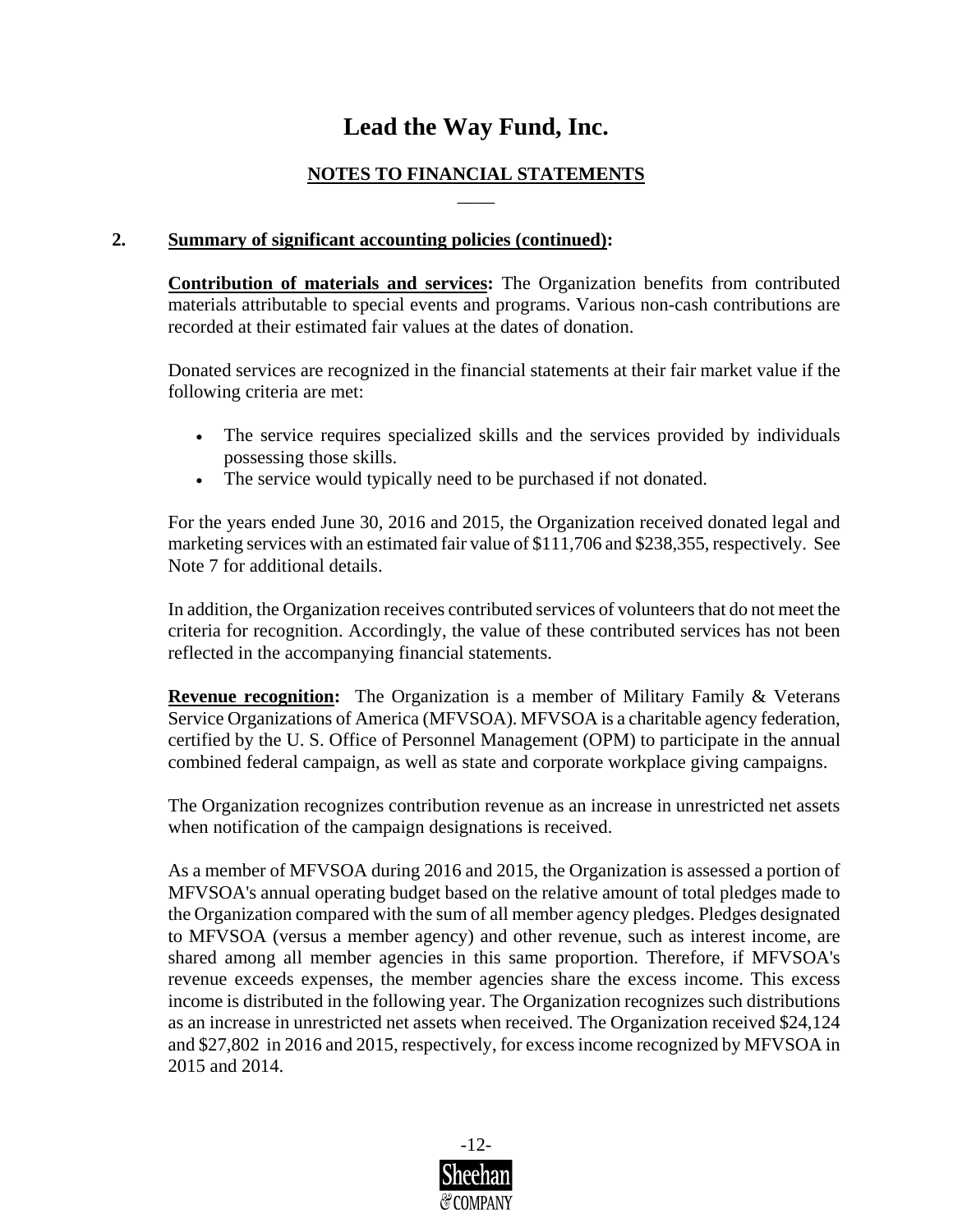#### **NOTES TO FINANCIAL STATEMENTS** \_\_\_\_

#### **2. Summary of significant accounting policies (continued):**

#### **Revenue recognition (continued):**

The contribution revenue outstanding related to the 2015 campaign has not yet been determined by the MFVSOA. It is management's estimate that the remaining collectible pledges are not material to the financial statements and, therefore, have not been included in the financial statements.

**Cash and cash equivalents:** The Organization considers all highly liquid debt instruments purchased with maturities of three months or less to be cash.

**Concentrations of credit risk:** The Organization's financial instruments that are exposed to concentrations of credit risk consist primarily of cash deposited in financial institutions. The Organization deposits its cash with high credit quality institutions. At times, such amounts may be in excess of the Federal Deposit Insurance Corporation (FDIC) and Securities Investor Protection Corporation (SIPC) insurance limits.

**Fair value measurements:** As required by accounting principles generally accepted in the United States of America, the Organization reports the fair value of assets and liabilities based on established fair value hierarchy that prioritizes the inputs to valuation techniques used to measure fair value. The hierarchy gives the highest priority to unadjusted quoted prices in active markets for identical assets or liabilities (Level 1 measurements) and the lowest priority to measurements involving significant unobservable inputs (Level 3 measurements). The three levels of the fair value hierarchy are as follows:

- Level 1 inputs are quoted prices (unadjusted) in active markets for identical investments that the Organization has the ability to access at the measurement date.
- Level 2 inputs are inputs other than quoted prices included within Level 1 that are observable for the investment, either directly or indirectly.
- Level 3 inputs are unobservable inputs for the investment.

The level in the fair value hierarchy within which a fair measurement in its entirety falls is based on the lowest level input that is significant to the fair value measurement in its entirety.

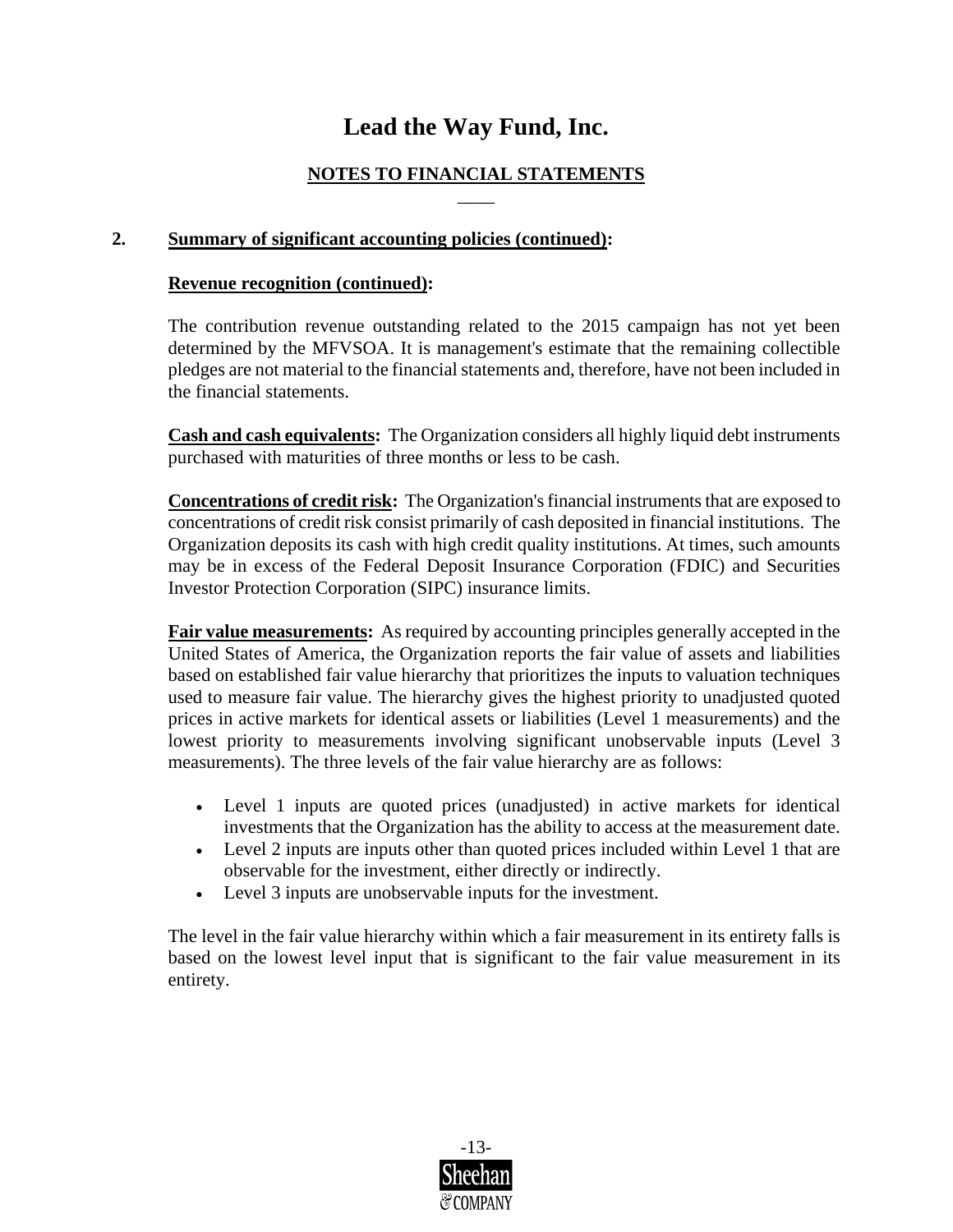#### **NOTES TO FINANCIAL STATEMENTS** \_\_\_\_

#### **2. Summary of significant accounting policies (continued):**

**Contributions receivable and allowance for doubtful accounts:** Contributions receivable are stated at unpaid balances, less an allowance for doubtful accounts. Contributions receivable normally consists of special events and other fundraising activity income. Bad debts are recognized on the allowance method based on historical experience and management's evaluation of outstanding receivables. Receivables are considered impaired if full principal payments are not received in accordance with contractual terms. The allowance for doubtful accounts was \$-0- for the years ended June 30, 2016 and 2015, based upon management's estimate of collectability.

**Investments:** In accordance with generally accepted accounting principles in the United States of America, the Organization's investments in marketable securities with readily determinable fair values are reported at their fair values in the Statements of Financial Position. Realized and unrealized gains and losses are included in the change of net assets. Investment income, net realized and unrealized gain (losses) on investments and those restricted by a donor are reported as increases (decreases) in unrestricted net assets if the restrictions are met (either by the passage of time or by use) in the reporting period in which the income and gains are recognized.

The Organization maintains its investments with reputable financial institutions. At times, the Organization's investments may be in excess of the FDIC and SIPC insurance limits.

**Property and equipment:** Property and equipment are stated at cost at date of acquisition or, if donated, at the estimated fair value at the date of donation. The Organization's policy is to capitalize all property and equipment with a cost of \$1,000 or more. Depreciation is being provided on the straight-line method over the estimated useful lives of the assets. The useful lives of the assets are as follows:

| <b>Classification</b>  | Years |
|------------------------|-------|
| Furniture and fixtures |       |
| Equipment              |       |
| Other                  |       |

Repairs and maintenance charges, which do not increase the useful lives of assets, are charged to operations as incurred and betterments that materially prolong the useful life of the assets are capitalized.

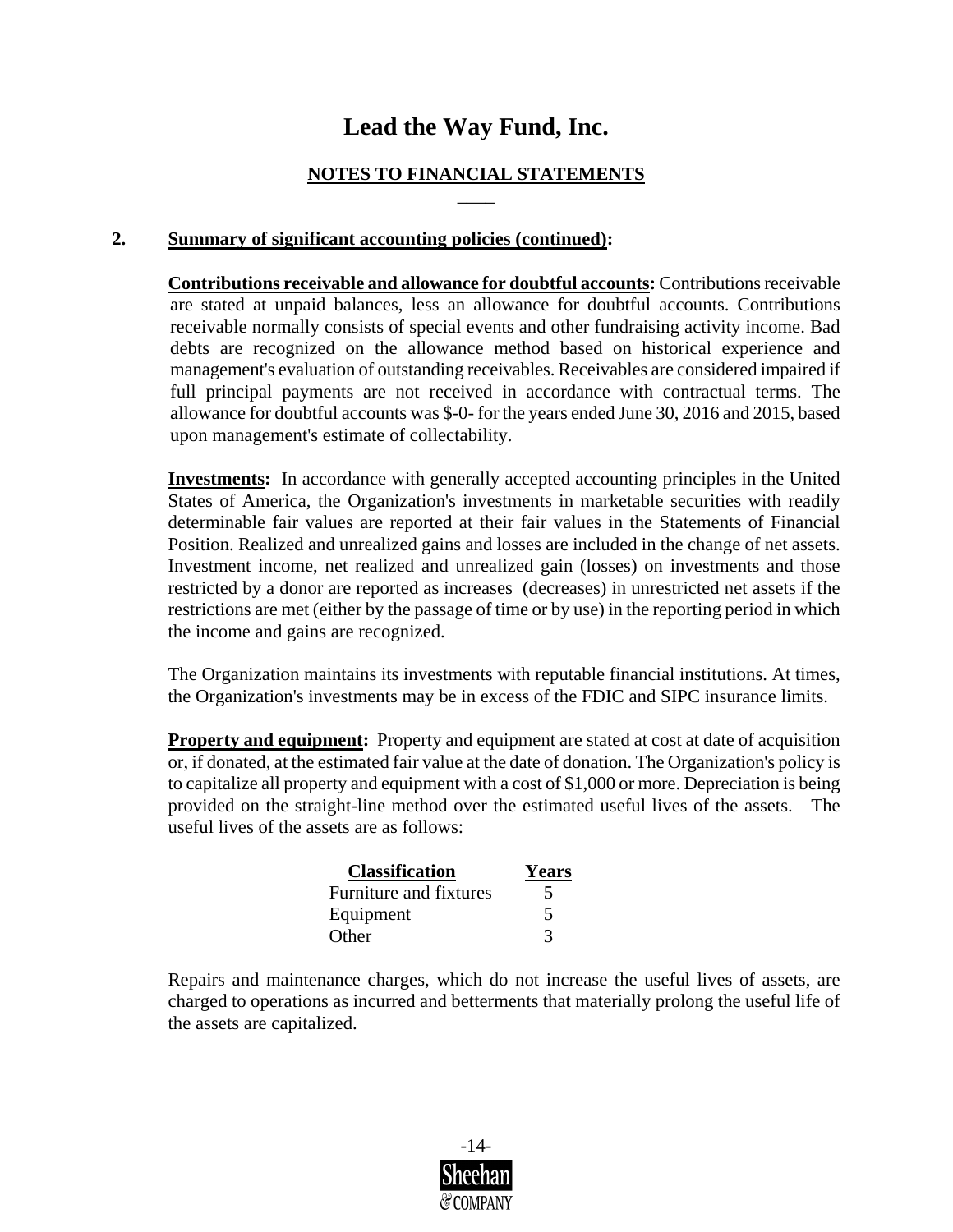#### **NOTES TO FINANCIAL STATEMENTS** \_\_\_\_

#### **2. Summary of significant accounting policies (continued):**

**Use of estimates:** The preparation of financial statements in conformity with generally accepted accounting principles requires management to make estimates and assumptions that affect certain reported amounts and disclosures. Accordingly, actual results could differ from those estimates.

**Functional expense allocation:** The cost of providing various program and supporting services have been summarized on a functional basis in the Statements of Functional Expenses. Accordingly, certain costs have been allocated among program and supporting services benefited.

**Income taxes:** The Organization is exempt from federal income taxes under Section  $501(c)(3)$  of the Internal Revenue Code and, therefore, has made no provision for federal income taxes in the accompanying financial statements.

The Organization adopted requirements for accounting for uncertainty in income taxes in accordance with accounting standards. As of June 30, 2016 and 2015, the Organization does not believe it has any uncertain tax positions that would require either recognition or disclosure in the accompanying financial statements. Additionally, the Organization's 2012 to 2014 tax returns are still subject to potential examination by the Federal and New York State taxing authorities.

The Organization recognizes interest accrued related to unrecognized tax benefits in interest expense and penalties in general and administrative expenses. During the years ending June 30, 2016 and 2015, the Organization did not recognize or accrue any interest or penalties related to unrecognized tax benefits.

**Advertising:** Advertising is expensed as incurred. Program advertising expense includes public service announcements, which are produced by the Organization to focus attention on the programs the Organization provides for Army Rangers. The public service announcements are distributed to television stations that then provide airtime to deliver announcements to assist the Organization in its mission, free of charge. The value of donated airtime has not been determined. Additionally, program advertising includes printed informational material which serves as a platform to market to the public the available programs and the mission of the Organization.

**Subsequent events:** Subsequent events have been evaluated by management through September 7, 2016, which is the date the financial statements were available to be issued.

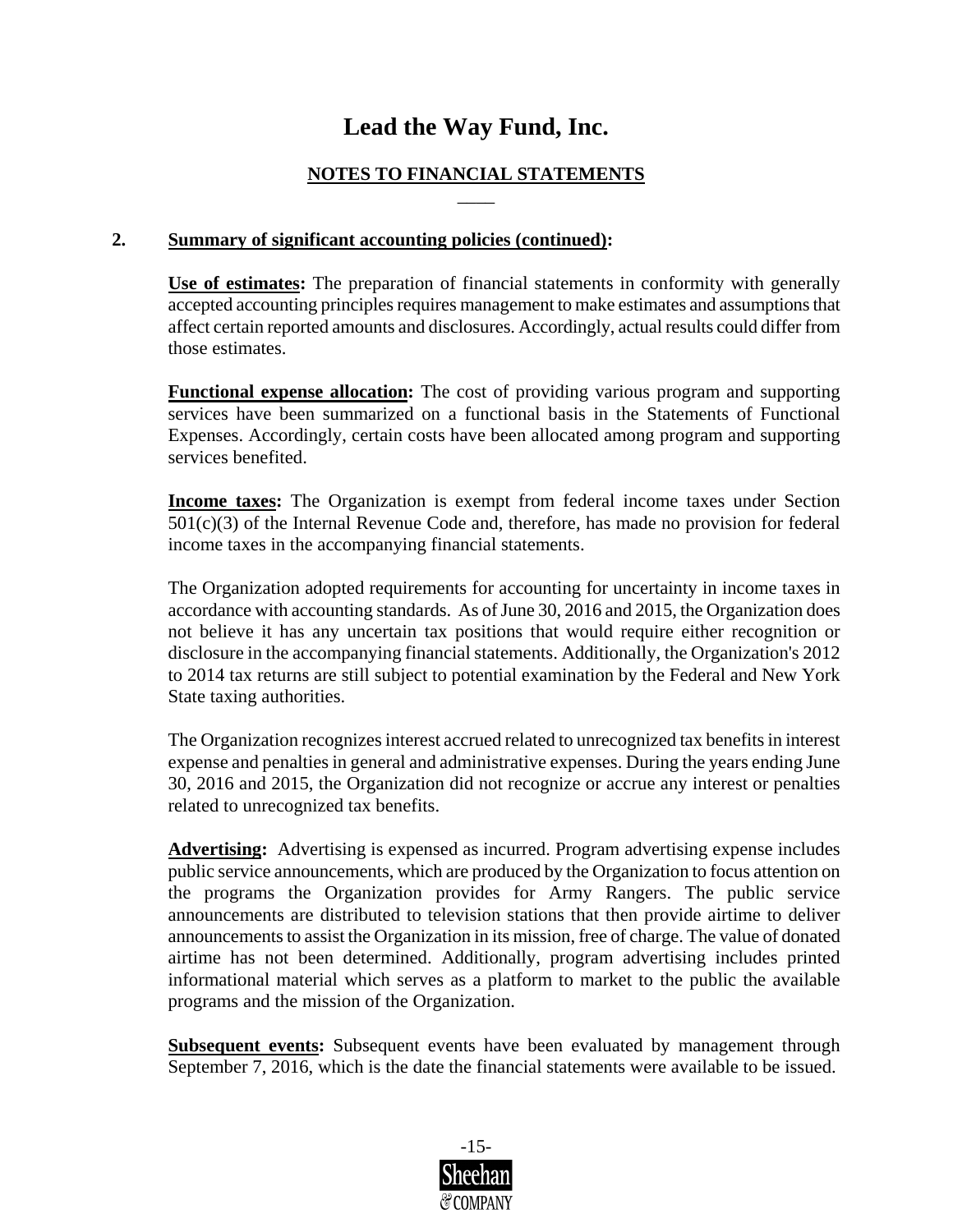#### **NOTES TO FINANCIAL STATEMENTS** \_\_\_\_

#### **3. Investments:**

Investments measured at fair value on a recurring basis as of June 30, 2016 and 2015 are as follows:

| 2016<br>Unrestricted: | Cost<br><b>Value</b> | <b>Quoted Market</b><br><b>Prices in Active Markets</b><br>(Level 1) |
|-----------------------|----------------------|----------------------------------------------------------------------|
| Equities              | \$1,503,034          | \$1,478,194                                                          |
| Fixed-income          | 624,275              | 613,430                                                              |
| Mutual funds          | 412,319              | 403,841                                                              |
| Total                 | \$2,539,628          | \$2,495,465                                                          |
|                       |                      | <b>Quoted Market</b>                                                 |
|                       |                      |                                                                      |
|                       | <b>Cost</b>          | <b>Prices in Active Markets</b>                                      |
| 2015                  | <b>Value</b>         | (Level 1)                                                            |
| Unrestricted:         |                      |                                                                      |
| Equities              | \$2,436,812          | \$2,646,893                                                          |
| Fixed-income          | 767,864              | 767,105                                                              |
| Non-traditional       | 818,321              | 813,632                                                              |
| Mutual funds          | 3,364                | 4,588                                                                |

The financial assets and liabilities valued using Level 1 inputs are based upon quoted market prices within active markets. There were no assets or liabilities measured using Level 2 or Level 3 inputs. Valuation techniques utilized to determine fair value are consistently applied.

Investment income from these investments for the years ending June 30, 2016 and 2015 are as follows:

|                               | 2016       | 2015      |
|-------------------------------|------------|-----------|
| Net interest and dividends    | 103,873    | \$92,068  |
| Net realized gains (losses)   | (29, 693)  | (7,908)   |
| Net unrealized gains (losses) | (259, 245) | 37,450    |
| Investment management fees    | (32,191)   | (27, 875) |
| Total                         |            |           |

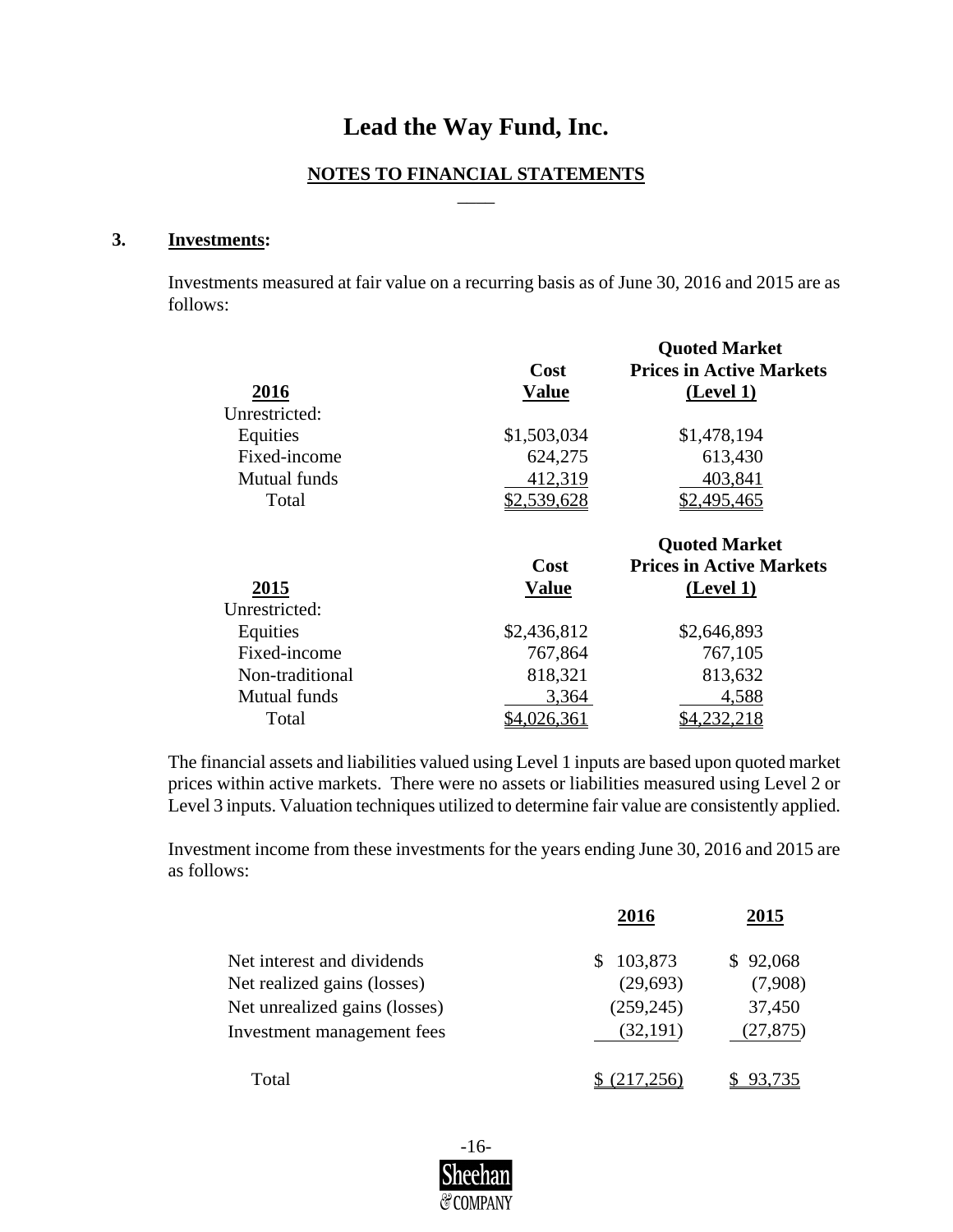#### **NOTES TO FINANCIAL STATEMENTS** \_\_\_\_

#### **4. Board designated - endowment fund:**

As of June 30, 2016 and 2015, the Board designated \$8,105,216 and \$5,406,705, respectively, of unrestricted net assets as a general endowment fund to support the mission of the Organization. Since that amount resulted from an internal designation and is not donorrestricted, it is classified and reported as unrestricted net assets.

At this time, it is the Organization's policy to let earnings in the endowment to accumulate. Any amounts distributed from the endowment fund must be Board approved. In establishing this policy, the Organization considered the long-term expected investment return on its endowment. It is the Board's objective for the endowment assets to attempt to provide a predictable stream of funding to the Organization's programs while also maintaining the purchasing power of the endowment assets as well as to provide additional real growth through investment return.

To achieve that objective, the Organization has adopted an investment policy that attempts to maximize total return consistent with an acceptable level of risk. Endowment assets will be invested in a well diversified asset mix, which will include equity and debt securities, that are intended to result in a consistent inflation-protected rate of return that has sufficient liquidity. Investment risk is measured in terms of the total endowment fund, investment assets and allocation between classes and strategies are managed to not expose the fund to unacceptable levels of risk.

Composition of and changes in endowment net assets for the years ended June 30, 2016 and 2015 were as follows:

|                                        | 2016        | 2015        |
|----------------------------------------|-------------|-------------|
| Board-designated endowment net assets, |             |             |
| beginning of year                      | \$5,406,705 | \$5,128,958 |
| Contributions                          | 3,117,212   | 200,000     |
| Investment income                      | 98,320      | 86,086      |
| Realized gains (losses)                | (29, 693)   | (7,908)     |
| Unrealized gains (losses)              | (254, 892)  | 27,444      |
| Program expense                        | (200,000)   |             |
| Investment expense                     | (32, 436)   | (27, 875)   |
| Board-designated endowment net assets, |             |             |
| end of year                            |             |             |

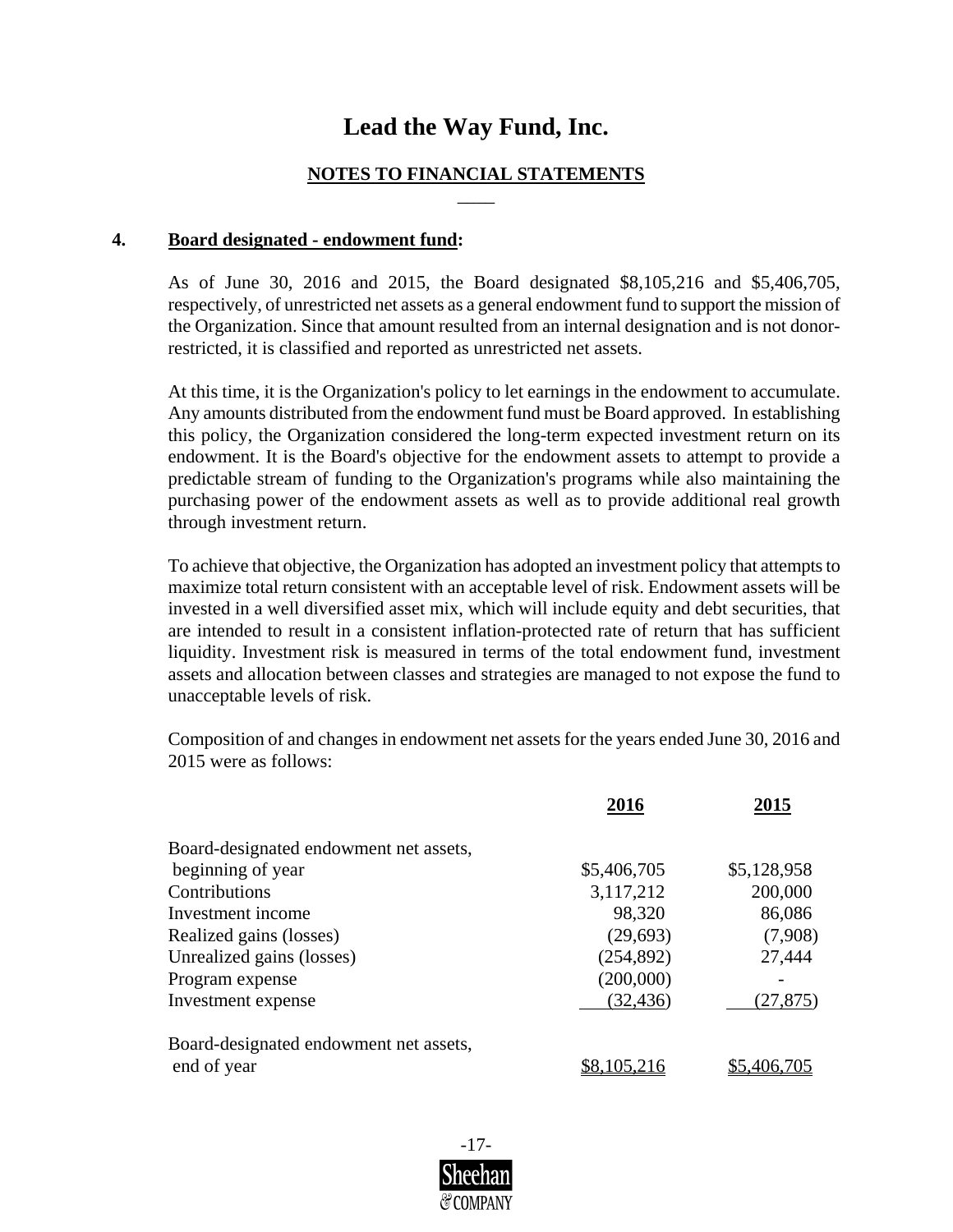#### **NOTES TO FINANCIAL STATEMENTS \_\_\_\_**

#### **5. Deferred revenue:**

For the years ended June 30, 2016 and 2015, the Organization received \$40,577 and \$256,349, respectively, in advance payments for fundraising events. Once the events have taken place, the advance payments will be recognized as revenue. In the event that the fundraising events do not take place, the advance payments will be available for refund.

#### **6. Operating leases:**

The Organization leases office space under an operating lease, which expires August 1, 2017. During the years ended June 30, 2016 and 2015, the Organization paid \$20,992 and \$20,912, respectively, for rent expense. The following is a schedule, by years, of future minimum payments as of June 30, 2016:

| <b>Year Ending June 30:</b> | <b>Amount</b> |
|-----------------------------|---------------|
| 2017                        | \$20,400      |
| 2018                        | 1.700         |
| Total                       |               |

#### **7. Contributions in-kind:**

During the years ended June 30, 2016 and 2015, the Organization received the following non-cash contributions:

|                | <u>2016</u> | <u>2015</u>      |
|----------------|-------------|------------------|
| Marketing      | 78,795      | \$236,385        |
| Legal services | 32,911      | 1,970            |
| Securities     | 4,760       |                  |
|                | 116,466     | <u>\$238,355</u> |

Contributions in-kind are reflected as contributions in the Statements of Activities. Donated legal services are reflected as an expense in the Wounded Ranger Recovery Program services and professional fees in management and general. Donated marketing services are reflected as fundraising expenses within the Statements of Functional Expenses.

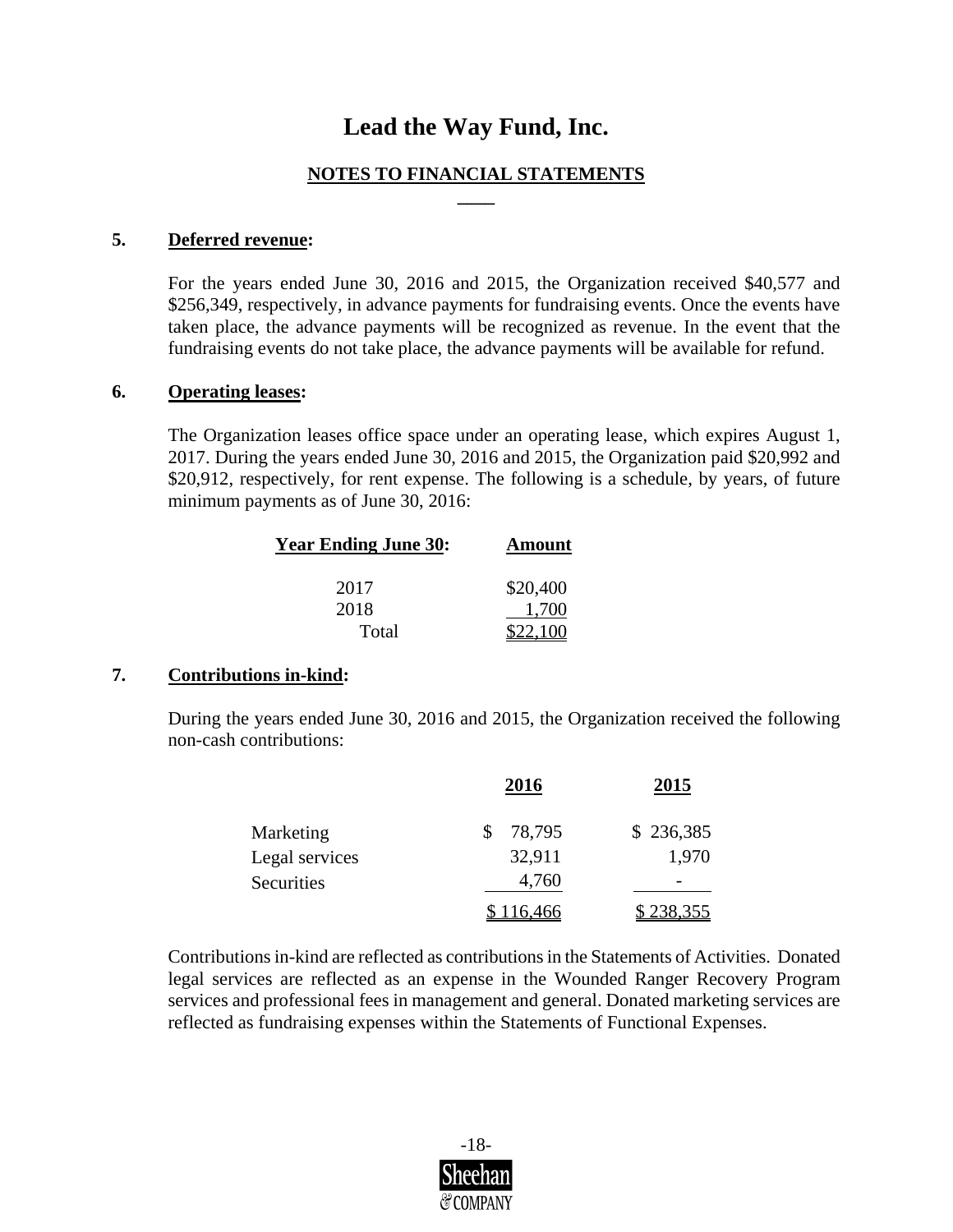#### **NOTES TO FINANCIAL STATEMENTS** \_\_\_\_

#### **7. Contributions in-kind (continued):**

Additionally, the Organization received contributed air time and other donated services in connection with the Army Ranger Lead the Way Fund Public Service Announcement video, which aired during the year. The fair value of these contributed services received cannot be reasonably estimated and, accordingly, are not recognized as revenues.

#### **8. Commitments and contingencies:**

Pursuant to the terms of a Contribution Agreement dated January 14, 2014, the Organization entered into a purchase agreement, dated January 31, 2014, for the purchase of a residential home, which was transferred to a wounded ranger on February 27, 2014.

The value of the home is approximately \$251,600 and is included in program expense in the Statements of Activities at June 30, 2014.

The property transfer is subject to certain restrictions and a right of reversion in favor of the Organization. The right of reversion expires ten (10) years from the date the Warranty Deed With Right to Reversion was filed with the County Recorder for Maricopa County, February 27, 2014. The Organization may terminate their right to reversion under certain terms at any time during the ten-year period.

The Organization has entered into an agreement with Jared Allen's Homes 4 Wounded Warriors to construct a home for Army Ranger Green Beret Master Sergeant Christopher Corbin. The handicap-accessible home will be in North Carolina. Upon completion, it is expected the home will be transferred to Master Sergeant Corbin subject to certain restrictions and a right of reversion in favor of the Organization. Costs to date approximate \$200,000 and is included in program expense.

#### **9. Allocation of joint costs:**

For the years ended June 30, 2016 and 2015, the Organization conducted a special event that included requests for contributions as well as program components. The cost of conducting those activities included a total of \$60,641 and \$79,610 of joint costs, for June 30, 2016 and 2015, respectively. Joint costs were allocated as follows: